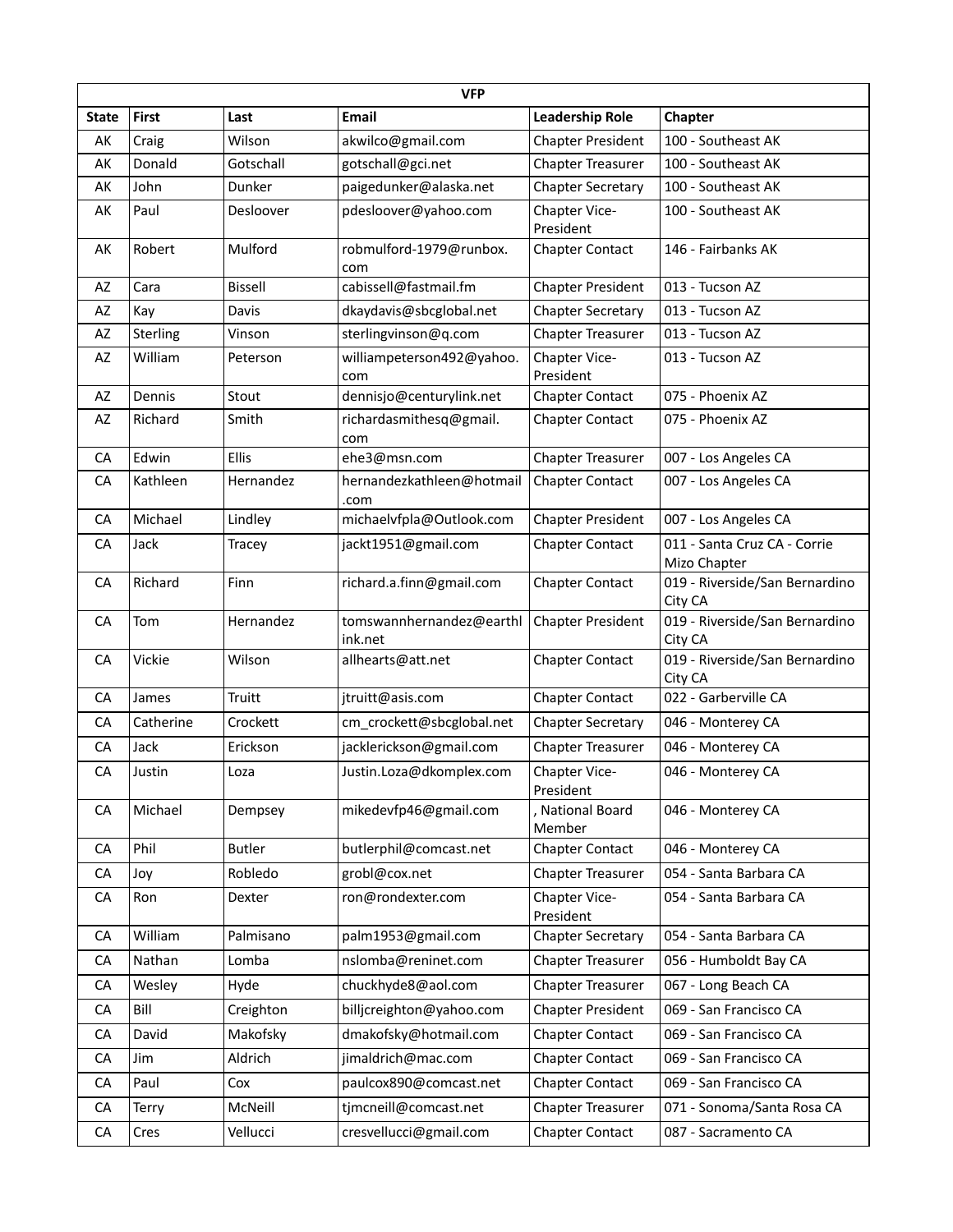| CA        | John        | Reiger         | reigers@earthlink.net            | <b>Chapter President</b>                       | 087 - Sacramento CA                                          |
|-----------|-------------|----------------|----------------------------------|------------------------------------------------|--------------------------------------------------------------|
| CA        | Denise      | Sellers        | denise.sellers13@gmail.com       | <b>Chapter Contact</b>                         | 091 - San Diego - CA Hugh<br><b>Thompson Memorial Chapte</b> |
| CA        | Gilbert     | Field          | gilfield48@gmail.com             | Chapter Vice-<br>President                     | 091 - San Diego - CA Hugh<br>Thompson Memorial Chapte        |
| CA        | James       | Brown          | bigjimbrown2@gmail.com           | <b>Chapter President</b>                       | 091 - San Diego - CA Hugh<br>Thompson Memorial Chapte        |
| CА        | Phil        | Pflager        | phil@ambergrass.com              | <b>Chapter Contact</b>                         | 101 - South Bay/Peninsula CA                                 |
| CA        | Edward      | Garza          | Esewolfie@gmail.com              | <b>Chapter Contact</b>                         | 110 - Orange Cty CA - Jim Brown<br>Chapter                   |
| CA        | Joseph      | Asebedo        | joeyaqui@yahoo.com               | <b>Chapter Contact</b>                         | 112 - Ventura/Oxnard CA                                      |
| CA        | Michael     | Cervantes      | mikecervantes@roadrunner.<br>com | <b>Chapter Contact</b>                         | 112 - Ventura/Oxnard CA                                      |
| CA        | Eugene      | Ruyle          | cuyleruyle@mac.com               | <b>Chapter Contact</b>                         | 162 - East Bay CA                                            |
| CA        | Maurice     | Martin         | mauricemartin357@yahoo.<br>com   | <b>Chapter Contact</b>                         | 162 - East Bay CA                                            |
| CA        | Joshua      | Shurley        | joshuashurley@gmail.com          | <b>Chapter Contact</b>                         | 180 - Fresno CA                                              |
| CA        | Hector      | Lopez          | hexveteran1@gmail.com            | <b>Chapter Contact</b>                         | 182 - Sgt. Barios Memorial<br>Chapter                        |
| CA        | Ronald      | Toppi          | ronbikes4peace@gmail.com         | <b>Chapter Contact</b>                         | 984 - Chico CA                                               |
| CO        | David       | Rogers         | ecobum@outlook.com               | <b>Chapter Contact</b>                         | 079 - Denver CO                                              |
| CO        | Shannon     | Khoury         | shannonleighkhoury@gmail.<br>com | <b>Chapter Contact</b>                         | 079 - Denver CO                                              |
| CO        | George      | Newell         | gnewell@indra.com                | <b>Chapter Contact</b>                         | 120 - Boulder CO                                             |
| CO.       | Mike        | Ryan           | poppiryan@gmail.com              | <b>Chapter President</b>                       | 129 - Pueblo CO                                              |
| CO        | Rosalind    | Larsen         | rosalind.larsen@gmail.com        | Chapter Secretary,<br><b>Chapter Treasurer</b> | 178 - Northern Colorado                                      |
| CO        | Roy         | Bath           | royboy1947@mac.com               | <b>Chapter President</b>                       | 178 - Northern Colorado                                      |
| CO        | Charles     | Walters        | cncwalters@yahoo.com             | <b>Chapter Contact</b>                         | 983 - Colorado Springs CO                                    |
| <b>CT</b> | Michael     | Toto           | m2xto@aol.com                    | <b>Chapter Contact</b>                         | 018 - Fairfield/Litchfield CT                                |
| <b>CT</b> | Caroline    | Bridgman-Rees  | bridgman.rees@gmail.com          | <b>Chapter Contact</b>                         | 033 - New Haven/New London<br><b>CT</b>                      |
| <b>CT</b> | Fred        | Louis          | fllouis@yahoo.com                | <b>Chapter Contact</b>                         | 042 - Hartford/Windham CT                                    |
| CT        | James "Jim" | <b>Brasile</b> | Vfpconnecticut42@gmail.<br>com   | <b>Chapter Contact</b>                         | 042 - Hartford/Windham CT                                    |
| DC        | Leah Anne   | <b>Brown</b>   | leahabrown@yahoo.com             | <b>Chapter Contact</b>                         | 016 - District of Columbia (DC)                              |
| FL.       | Pierce R.   | <b>Butler</b>  | pbutler@igc.org                  | <b>Chapter Contact</b>                         | 014 - Gainesville FL                                         |
| FL        | Scott       | Camil          | scottcamil@gmail.com             | <b>Chapter President</b>                       | 014 - Gainesville FL                                         |
| FL        | Thomas      | Baxter         | 124c4u@gmail.com                 | Chapter Contact                                | 015 - Tallahassee FL                                         |
| FL.       | Camilo      | Mejia          | cmejia0875@gmail.com             | <b>Chapter President</b>                       | 032 - Miami area FL                                          |
| FL        | Patrick     | McCann         | unityact2@aol.com                | Chapter Vice-<br>President                     | 032 - Miami area FL                                          |
| FL        | Sam         | Feldman        | SamFeldman@the-beach.net         | <b>Chapter Contact</b>                         | 032 - Miami area FL                                          |
| FL        | Sandra      | Collado        | colladse@yahoo.com               | Chapter Treasurer                              | 032 - Miami area FL                                          |
| FL.       | Jay         | Alexander      | jayalexus57@gmail.com            | <b>Chapter Contact</b>                         | 119 - St Petersburg FL                                       |
| FL        | William     | Sloan          | wmsloan35@gmail.com              | <b>Chapter Contact</b>                         | 135 - North-West Florida                                     |
| FL        | Alan        | Mytty          | amytty@hcamllc.com               | <b>Chapter Contact</b>                         | 136 - The Villages FL                                        |
| FL        | Larry       | Gilbert        | gilbertmayor@aol.com             | <b>Chapter Contact</b>                         | 136 - The Villages FL                                        |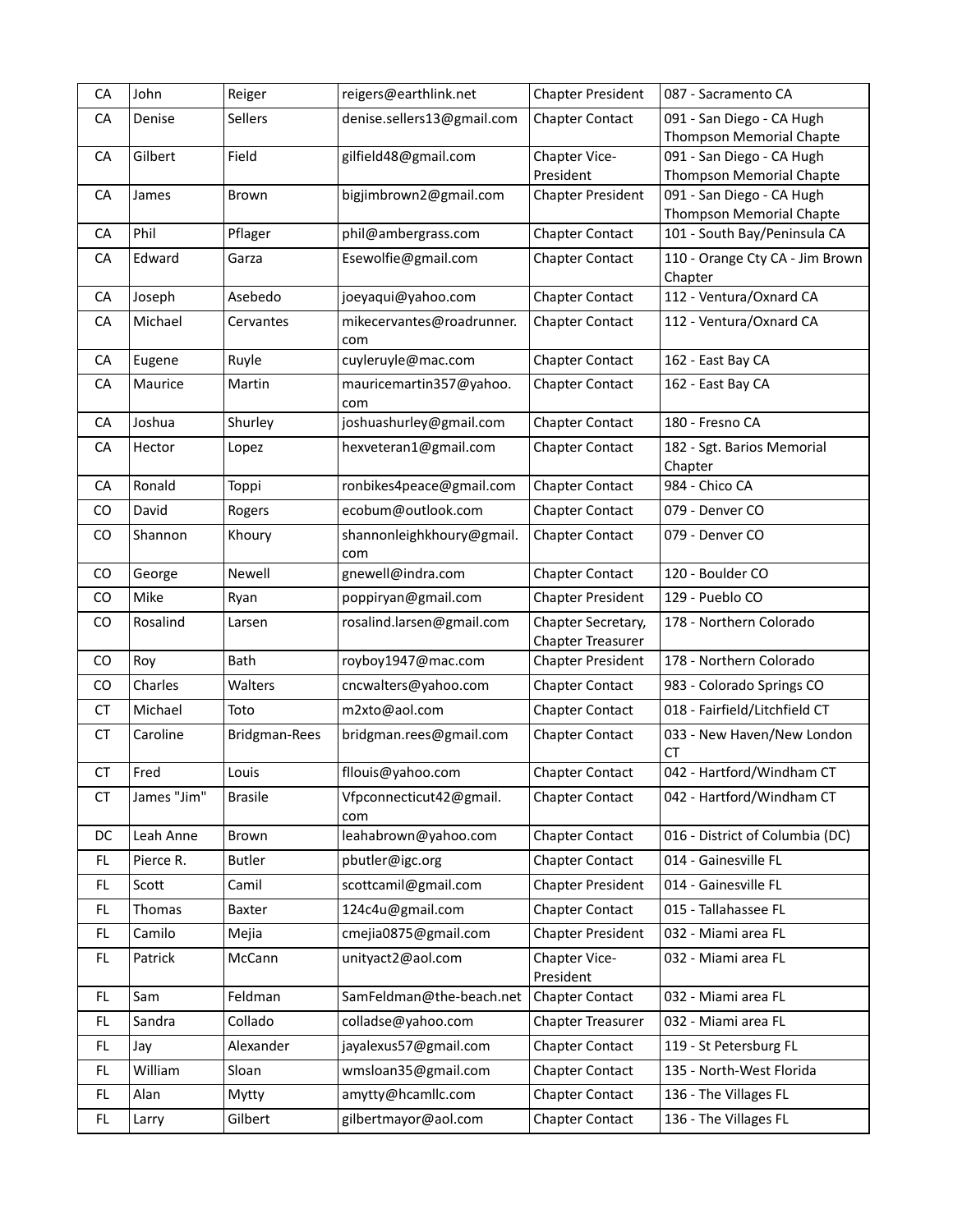| FL. | Willie  | Hager         | VFPJax@mail.com                   | <b>Chapter Contact</b>                                                        | 174 - Jacksonville FL - Jacob<br>George Chapter       |
|-----|---------|---------------|-----------------------------------|-------------------------------------------------------------------------------|-------------------------------------------------------|
| GA  | Reid    | Jenkins       | reid@freejoye.com                 | <b>Chapter Contact</b>                                                        | 125 - Atlanta GA                                      |
| GA  | Tommy   | Griffin       | tegrif3003@yahoo.com              | <b>Chapter President</b>                                                      | 170 - Savannah GA                                     |
| HI  | Ann     | Wright        | annw1946@gmail.com                | <b>Advisory Board</b><br>Member, Chapter<br>Contact                           | 113 - Hawaii                                          |
| HI  | Pete    | Doktor        | dok@riseup.net                    | <b>Chapter Contact</b>                                                        | 113 - Hawaii                                          |
| IA  | Edward  | Flaherty      | flahertyem@q.com                  | <b>Chapter Secretary</b>                                                      | 161 - Iowa City IA                                    |
| IA  | John    | Jadryev       | jadryevj@gmail.com                | <b>Chapter President</b>                                                      | 161 - Iowa City IA                                    |
| IA  | Roscoe  | Porch         | roscoeporch@yahoo.com             | <b>Chapter Treasurer</b>                                                      | 161 - Iowa City IA                                    |
| IA  | Ed      | Bloomer       |                                   | <b>Chapter President</b>                                                      | 163 - Des Moines IA - Bill<br><b>Basinger Chapter</b> |
| IA  | Ruth    | Hart          | ruth.gracegirl.hart@gmail.<br>com | <b>Chapter Secretary</b>                                                      | 163 - Des Moines IA - Bill<br><b>Basinger Chapter</b> |
| IA  | Janice  | Watkins       | JNICEAW@gmail.com                 | <b>Chapter Secretary</b>                                                      | 169 - Linn County IA                                  |
| IA  | Joseph  | Aossey        | jaossey@yahoo.com                 | <b>Chapter Contact</b>                                                        | 169 - Linn County IA                                  |
| IA  | Robin   | Kash          | rekle@mchsi.com                   | <b>Chapter Contact</b>                                                        | 169 - Linn County IA                                  |
| IL  | Burrell | Poe           | burrellpoe@compassionit.<br>com   | <b>Chapter Secretary</b>                                                      | 026 - Chicago IL - Jane<br>Addams/Joe Powers Chapter  |
| IL. | Natasha | Erskine       | natasha.ersk@gmail.com            | Chapter Vice-<br>President                                                    | 026 - Chicago IL - Jane<br>Addams/Joe Powers Chapter  |
| IL. | Stephen | Nelson        | fulano2024@gmail.com              | <b>Chapter Treasurer</b>                                                      | 026 - Chicago IL - Jane<br>Addams/Joe Powers Chapter  |
| IL  | Jason   | Sibert        | jasonsibert@hotmail.com           | Chapter Vice-<br>President                                                    | 061 - St. Louis MO - Don<br><b>Connors Chapter</b>    |
| IL. | Johnnie | Sims          | Simsjohnl@hotmail.com             | <b>Chapter Secretary</b>                                                      | 061 - St. Louis MO - Don<br><b>Connors Chapter</b>    |
| IL. | Cameron | Halas         | vfpdekalb179@gmail.com            | <b>Chapter Contact</b>                                                        | 179 - Dekalb IL - Sgt. Michael<br>Taylor              |
| IN  | Barton  | Lindenschmidt | bart@harleydrummer.com            | Chapter Contact,<br>Chapter Treasurer                                         | 104 - Evansville/Southern IN                          |
| IN  | Gary    | May           | garyemay@gmail.com                | Chapter President,<br>Past National Board<br>Member, Past<br>National Officer | 104 - Evansville/Southern IN                          |
| IN  | Jack    | Miller        | millerjack1943@icloud.com         | <b>Chapter Contact</b>                                                        | 111 - Bellingham WA                                   |
| KS. | Harry   | Humphries     | hhumphries@cox.net                | <b>Chapter Contact</b>                                                        | 167 - Southeast KS                                    |
| KY  | Carol   | Trainer       | crawerttrainer@gmail.com          | Chapter Vice-<br>President                                                    | 168 - Louisville KY                                   |
| KY  | Harold  | Trainer       | hatcom1@twc.com                   | <b>Chapter Contact</b>                                                        | 168 - Louisville KY                                   |
| KY  | John    | Wilborn       | JWilborn@iglou.com                | <b>Chapter Treasurer</b>                                                      | 168 - Louisville KY                                   |
| KY  | Steven  | Gardiner      | steve@slgardiner.com              | <b>Chapter President</b>                                                      | 168 - Louisville KY                                   |
| LA  | Dennis  | Kyne          | d_kyne@hotmail.com                | <b>Chapter Contact</b>                                                        | 985 - New Orleans LA                                  |
| MA  | Juston  | Eivers        | jeivers@gmail.com                 | <b>Chapter Contact</b>                                                        | 009 - Eastern MA - Smedley<br><b>Butler Chapter</b>   |
| MA  | Lee     | Vander Laan   | lee@massvfp.org                   | Chapter Contact,<br>Past National Board<br>Member                             | 009 - Eastern MA - Smedley<br><b>Butler Chapter</b>   |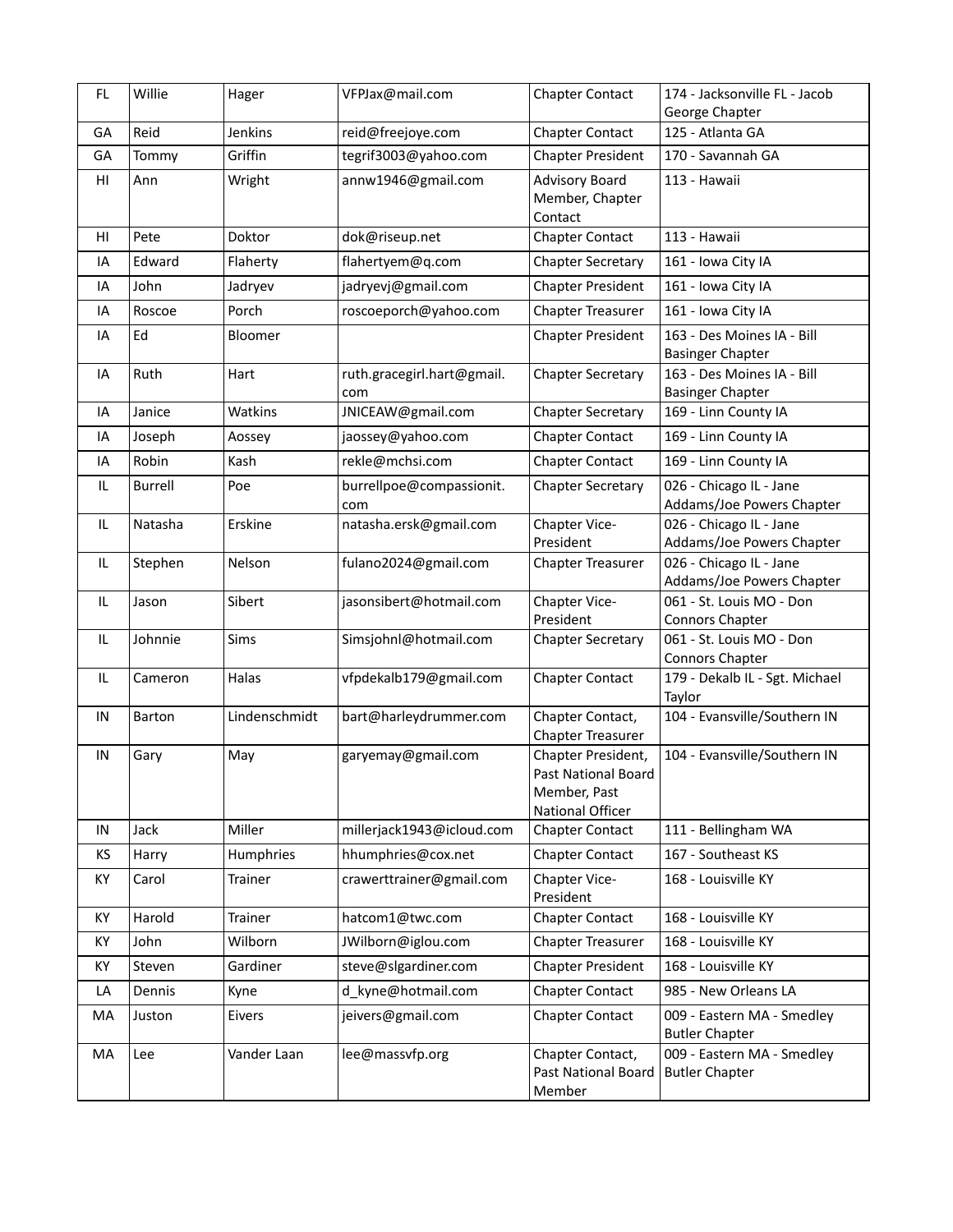| MA        | Nate    | Goldshlag            | nateg@pobox.com          | Chapter Contact,<br>Past National Board<br>Member, Past<br>National Officer   | 009 - Eastern MA - Smedley<br><b>Butler Chapter</b>    |
|-----------|---------|----------------------|--------------------------|-------------------------------------------------------------------------------|--------------------------------------------------------|
| MA        | Richard | Wood                 | richmorwood@gmail.com    | <b>Chapter Treasurer</b>                                                      | 009 - Eastern MA - Smedley<br><b>Butler Chapter</b>    |
| MA        | Duke    | Ellis                | wellis3@comcast.net      | <b>Chapter Contact</b>                                                        | 041 - Cape Cod MA - Cpl Jeffrey<br>M. Lucey Chapter    |
| MA        | William | Stewart              | stewartb4@verizon.net    | <b>Chapter Contact</b>                                                        | 041 - Cape Cod MA - Cpl Jeffrey<br>M. Lucey Chapter    |
| MA        | Lee     | Vander Laan          | lee@massvfp.org          | Chapter Contact,<br>Past National Board<br>Member                             | 045 - Ipswich MA - Samantha<br>Smith Chapter           |
| MA        | Daniel  | Gorey                | druidstones@gmail.com    | <b>Chapter Contact</b>                                                        | 095 - Springfield MA - Wally<br>Nelson Chapter         |
| MA        | Eric    | Wasileski            | eric.wasileski@gmail.com | <b>Chapter Contact</b>                                                        | 095 - Springfield MA - Wally<br>Nelson Chapter         |
| <b>MD</b> | Michael | Marceau              | mikemarceau@yahoo.com    | <b>Chapter Contact</b>                                                        | 016 - District of Columbia (DC)                        |
| <b>MD</b> | Ellen   | <b>Barfield</b>      | ellene4pj@yahoo.com      | Chapter Contact,<br><b>Past National</b><br>Officer                           | 105 - Baltimore MD - Phil<br>Berrigan Memorial Chapter |
| ME        | Daniel  | Ellis                | danlpellis@gmail.com     | <b>Chapter Contact</b>                                                        | 001 - Auburn ME - Tom<br><b>Sturtevant Chapter</b>     |
| <b>ME</b> | Doug    | Rawlings             | Rawlings@maine.edu       | Chapter Secretary,<br>Past National Board<br>Member, Past<br>National Officer | 001 - Auburn ME - Tom<br>Sturtevant Chapter            |
| <b>ME</b> | Richard | Clement              | randrclement@yahoo.com   | <b>Chapter President</b>                                                      | 001 - Auburn ME - Tom<br><b>Sturtevant Chapter</b>     |
| MI        | Lydia   | Hatton               | LydiaHatton@gmail.com    | <b>Chapter Treasurer</b>                                                      | 050 - Northern MI                                      |
| MI        | Phillip | Houle                |                          | Chapter Vice-<br>President                                                    | 050 - Northern MI                                      |
| MI        | Timothy | Keenan               | timkeenan@live.com       | <b>Chapter President</b>                                                      | 050 - Northern MI                                      |
| MI        | Robert  | Krzewinski           | wolverbob@gmail.com      | <b>Chapter Contact</b>                                                        | 074 - Detroit MI, 093 -<br>Washtenaw/Ypsilanti MI      |
| MI        | Bill    | Shea                 | billshea@umich.edu       | <b>Chapter Contact</b>                                                        | 093 - Washtenaw/Ypsilanti MI                           |
| MI        | Lynn    | Gilbert              | lynndgilbert@gmail.com   | <b>Chapter Secretary</b>                                                      | 093 - Washtenaw/Ypsilanti MI                           |
| ΜN        | Barry   | Riesch               | bwrvfp27@gmail.com       | Chapter Contact,<br>Past National<br>President                                | 027 - Minneapolis MN                                   |
| MN        | David   | Logsdon              | dlvfp27@gmail.com        | Chapter President,<br>Past National Board<br>Member                           | 027 - Minneapolis MN                                   |
| MN        | Michael | McDonald             | Mpmcdonald.99@gmail.com  | <b>Chapter Secretary</b>                                                      | 027 - Minneapolis MN                                   |
| ΜN        | Penny   | Gardner              | pennymae1948@gmail.com   | Chapter Treasurer                                                             | 027 - Minneapolis MN                                   |
| MN        | David   | Harris               | tuvecino@bevcomm.net     | <b>Chapter Contact</b>                                                        | 115 - Red Wing MN                                      |
| MN        | Diane   | Picotte-<br>Habedank | mstwobyfour@gmail.com    | Chapter Secretary,<br>Chapter Treasurer                                       | 115 - Red Wing MN                                      |
| MN        | William | Habedank             | whabedank@yahoo.com      | <b>Chapter Contact</b>                                                        | 115 - Red Wing MN                                      |
| MO        | John    | Betz                 | johnbetz68@gmail.com     | <b>Chapter President</b>                                                      | 043 - Mid-Missouri/Columbia<br><b>MO</b>               |
| MO        | Mandy   | Manderino            | mmanderi88@gmail.com     | <b>Chapter Contact</b>                                                        | 043 - Mid-Missouri/Columbia<br>MO                      |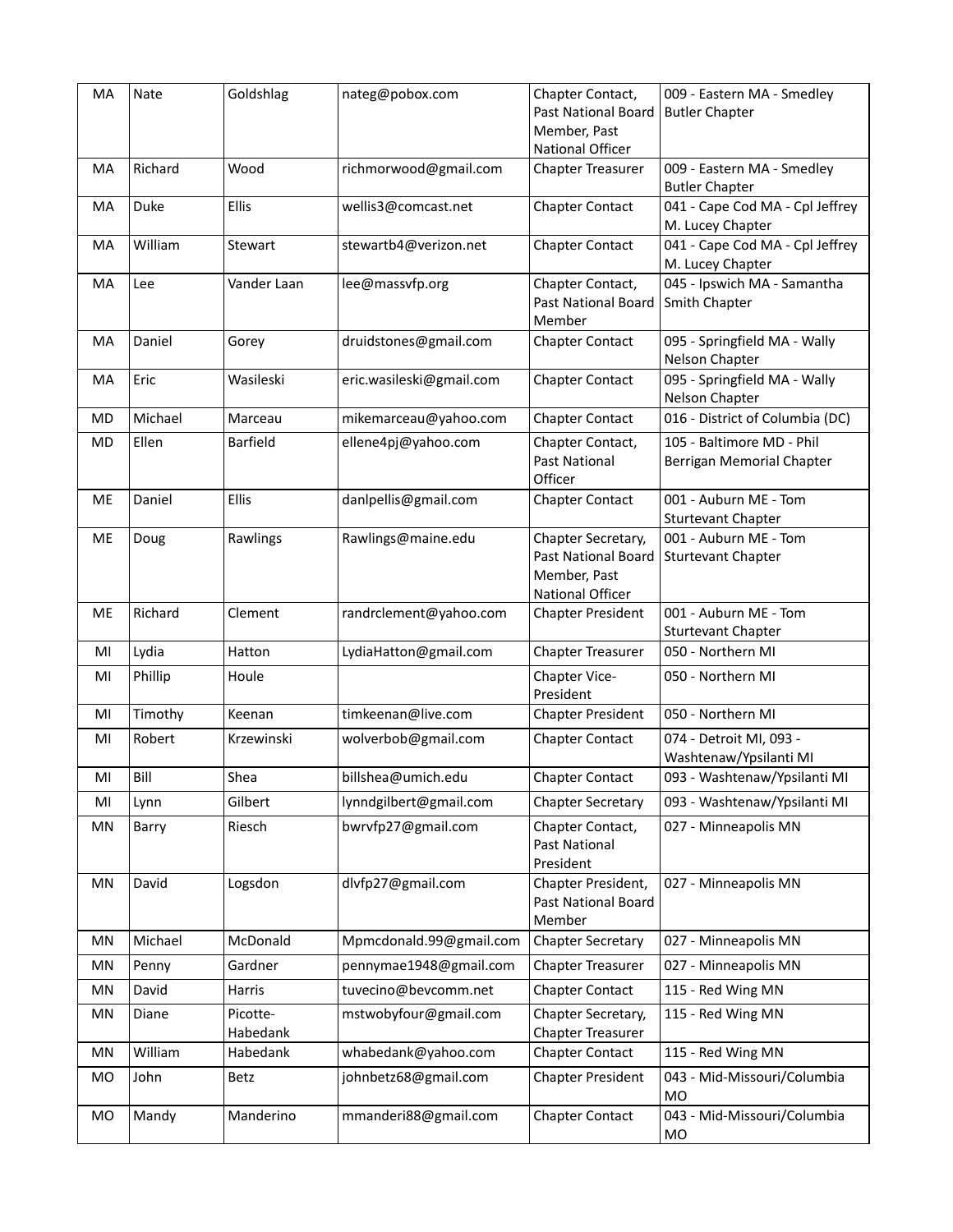| <b>MO</b> | Shelly             | Rockett    | shelly@veteransforpeace.org       | <b>Chapter Contact</b>                              | 061 - St. Louis MO - Don<br><b>Connors Chapter</b> |
|-----------|--------------------|------------|-----------------------------------|-----------------------------------------------------|----------------------------------------------------|
| <b>MO</b> | Tom                | Abeln      | hwyzen@protonmail.com             | <b>Chapter President</b>                            | 061 - St. Louis MO - Don<br><b>Connors Chapter</b> |
| <b>MO</b> | Patrick            | Mcclelland | patmcclelland@gmail.com           | <b>Chapter Treasurer</b>                            | 097 - Kansas City MO                               |
| MO        | Sara               | Campbell   | sarabell312@gmail.com             | <b>Chapter President</b>                            | 097 - Kansas City MO                               |
| MT        | John               | Snively    | snively@bresnan.net               | <b>Chapter President</b>                            | 133 - Western Montana                              |
| MT        | John               | Garrity    | licorice@bigsky.net               | <b>Chapter Contact</b>                              | 133 - Western Montana                              |
| <b>NC</b> | <b>Bruce</b>       | Roth       | brucerothchess@gmail.com          | <b>Chapter Secretary</b>                            | 099 - Asheville NC                                 |
| <b>NC</b> | <b>Bruce</b>       | Carruthers | bcarruthers1@charter.net          | Chapter Vice-<br>President                          | 099 - Asheville NC                                 |
| <b>NC</b> | Christopher        | Berg       | cshapenote@hotmail.com            | <b>Chapter Treasurer</b>                            | 099 - Asheville NC                                 |
| NC        | Garland            | Walker     | gewalker@gci.net                  | Chapter Vice-<br>President                          | 099 - Asheville NC                                 |
| <b>NC</b> | Gerald             | Werhan     | gwerhan@gmail.com                 | <b>Chapter President</b>                            | 099 - Asheville NC                                 |
| <b>NC</b> | Christopher        | Moore      | seemore@nc.rr.com                 | <b>Chapter Treasurer</b>                            | 157 - Triangle Area NC                             |
| <b>NC</b> | Douglas            | Ryder      | onbelaydhr@gmail.com              | <b>Chapter President</b>                            | 157 - Triangle Area NC                             |
| <b>ND</b> | Dennis             | Edwards    | denewards@gmail.com               | <b>Chapter President</b>                            | 154 - Fargo/Red River Valley ND                    |
| <b>ND</b> | Ron                | Saeger     | rsaeger@midco.net                 | <b>Chapter Contact</b>                              | 154 - Fargo/Red River Valley ND                    |
| <b>NH</b> | Gerald             | Oleson     | Geraldole@aol.com                 | <b>Chapter Contact</b>                              | 002 - New Hampshire (NH)                           |
| <b>NH</b> | William            | Thomas     | nhvfp@comcast.net                 | <b>Chapter Contact</b>                              | 062 - Southern NH                                  |
| <b>NJ</b> | Geoffrey           | Ithen      | gifoto@aol.com                    | <b>Chapter Contact</b>                              | 021 - Northern NJ                                  |
| <b>NJ</b> | Michael            | Kramer     | ambar35@comcast.net               | <b>Chapter President</b>                            | 021 - Northern NJ                                  |
| NJ.       | Rachel             | Clark      | eigodego@gmail.com                | <b>Chapter Contact</b>                              | 1004 - Japan                                       |
| ΝM        | Kenneth            | Mayers     | kenmayers@vfp-santafe.org         | <b>Chapter Contact</b>                              | 055 - Santa Fe NM - Joan Duffy<br>Chapter          |
| <b>NM</b> | Bill               | Tiwald     | tiwaldbill@gmail.com              | <b>Chapter Contact</b>                              | 063 - Albuquerque NM                               |
| <b>NM</b> | Charles            | Powell     | crpowell5@gmail.com               | Chapter Contact,<br><b>Chapter Treasurer</b>        | 063 - Albuquerque NM                               |
| <b>NM</b> | Laura              | Martin     |                                   | <b>Chapter Contact</b>                              | 063 - Albuquerque NM                               |
| <b>NM</b> | <b>Sally Alice</b> | Thompson   | sally-aliceanddon@juno.com        | <b>Chapter Contact</b>                              | 063 - Albuquerque NM                               |
| <b>NM</b> | Willard            | Hunter     | willardhunter@comcast.net         | <b>Chapter Treasurer</b>                            | 063 - Albuquerque NM                               |
| <b>NM</b> | Monte              | Doeren     | montecare11@yahoo.com             | <b>Chapter President</b>                            | 098 - Taos NM                                      |
| <b>NY</b> | <b>Brian</b>       | Trautman   | trautman@veteransforpeace<br>.org | Chapter President,<br>Past National Board<br>Member | 010 - Albany NY                                    |
| NY        | John               | Amidon     | jajaja1234@aol.com                | Chapter Contact,<br>Past National Board<br>Member   | 010 - Albany NY                                    |
| <b>NY</b> | Dennis             | Riley      | dennyriley7@gmail.com             | <b>Chapter Contact</b>                              | 023 - Rochester NY                                 |
| <b>NY</b> | Jeremiah           | Knowles    | knowji32@gmail.com                | Chapter Secretary,<br>National Vice-<br>President   | 023 - Rochester NY                                 |
| <b>NY</b> | Marybeth           | Knowles    | mbbknowles@gmail.com              | Chapter Treasurer                                   | 023 - Rochester NY                                 |
| <b>NY</b> | Rev. James         | Swarts     | jlswarts@frontiernet.net          | <b>Chapter President</b>                            | 023 - Rochester NY                                 |
| NY        | Roger              | Griswold   | rcgriswold@gmail.com              | Chapter Vice-<br>President                          | 023 - Rochester NY                                 |
| <b>NY</b> | Gerald             | Hassett    | popeofgv@verizon.net              | <b>Chapter Contact</b>                              | 034 - New York NY                                  |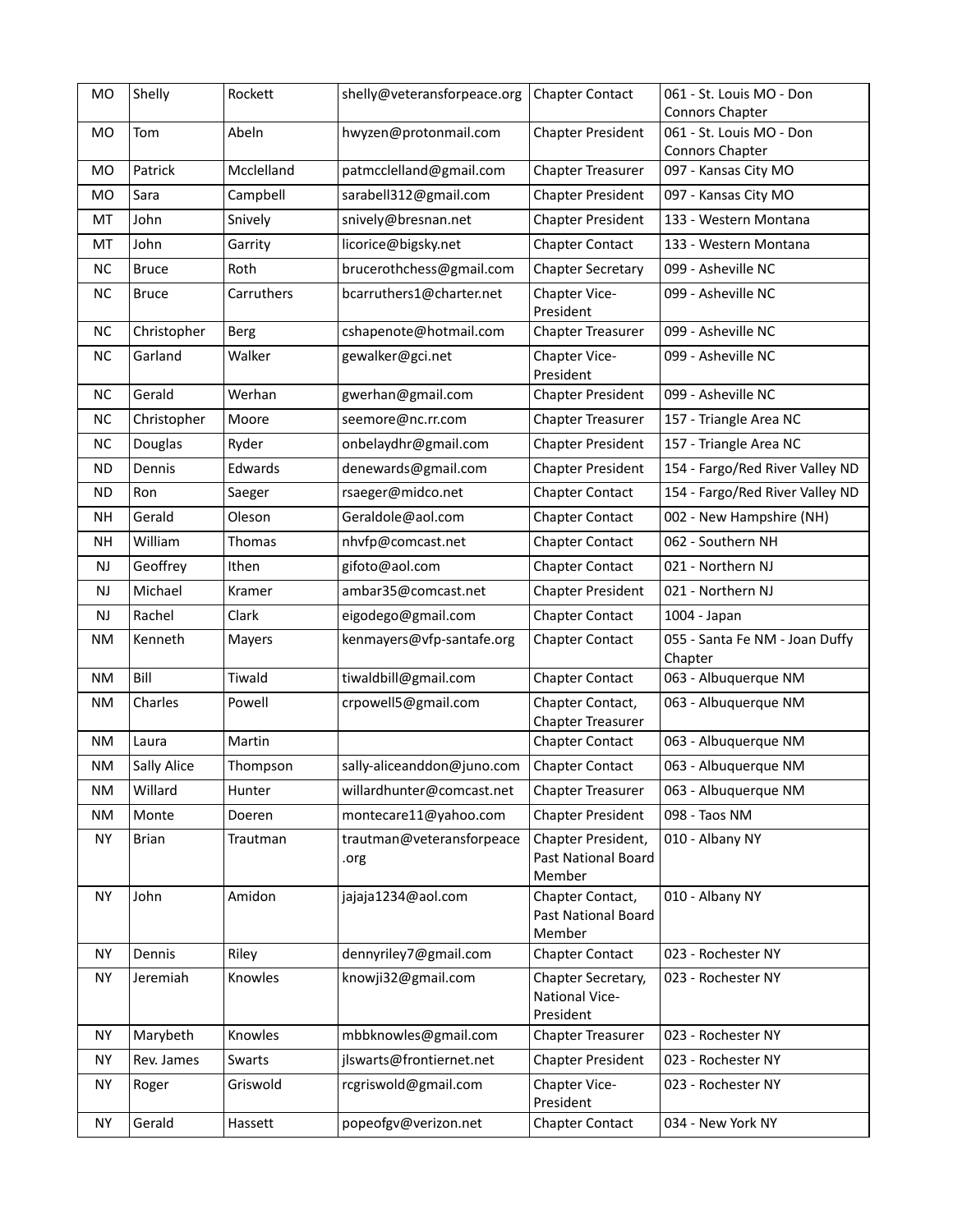| <b>NY</b> | Robert        | Keilbach      | rakmet@msn.com                     | <b>Chapter Secretary</b>                              | 034 - New York NY                                       |
|-----------|---------------|---------------|------------------------------------|-------------------------------------------------------|---------------------------------------------------------|
| <b>NY</b> | Susan         | Schnall       | susanschnall@gmail.com             | Chapter President,<br><b>National Board</b><br>Member | 034 - New York NY                                       |
| <b>NY</b> | Ellen         | Davidson      | ellen.davidson@verizon.net         | <b>Chapter Treasurer</b>                              | 034 - New York NY, 058 - Catskill<br><b>Mountain NY</b> |
| <b>NY</b> | Ron           | VanNorstrand  | ron@vannorstrandlaw.com            | <b>Chapter Contact</b>                                | 051 - Syracuse NY                                       |
| <b>NY</b> | Dayl          | Koffler-Wise  | dswbike@aol.com                    | Chapter Vice-<br>President                            | 058 - Catskill Mountain NY                              |
| <b>NY</b> | Dennis        | Riley         | dennyriley7@gmail.com              | Chapter Contact                                       | 069 - San Francisco CA                                  |
| <b>NY</b> | Cecily        | O'Neil        |                                    | <b>Chapter Secretary</b>                              | 090 - Broome County NY                                  |
| <b>NY</b> | Larry         | Evans         | lscottevans@yahoo.com              | <b>Chapter President</b>                              | 090 - Broome County NY                                  |
| <b>NY</b> | Dale          | Pondysh       |                                    | <b>Chapter Contact</b>                                | 121 - Potsdam/North Country<br><b>NY</b>                |
| <b>NY</b> | Russell       | <b>Brown</b>  | hobadoxa@me.com                    | <b>Chapter Contact</b>                                | 128 - Buffalo NY                                        |
| <b>NY</b> | Camillo Mac   | <b>Bica</b>   | macbica@camillobica.com            | <b>Chapter Contact</b>                                | 138 - Long Island NY                                    |
| <b>OR</b> | Bill          | Faricy        | billfaricy@comcast.net             | Chapter Vice-<br>President                            | 072 - Portland OR                                       |
| <b>OR</b> | Malcolm       | Chaddock      | malchaddock@gmail.com              | <b>Chapter President</b>                              | 072 - Portland OR                                       |
| <b>OR</b> | Robert        | Projansky     | rprojansky@centurylink.net         | Chapter Secretary,<br><b>Chapter Treasurer</b>        | 072 - Portland OR                                       |
| <b>OR</b> | <b>Bart</b>   | <b>Bolger</b> | ripken3@comcast.net                | <b>Chapter Treasurer</b>                              | 132 - Corvallis-Albany OR                               |
| OR        | Rick          | Staggenborg   | staggenborg4senate@hotmai<br>l.com | <b>Chapter President</b>                              | 132 - Corvallis-Albany OR                               |
| <b>OR</b> | Bob           | Fischer       | bobfi1@frontier.com                | <b>Chapter Contact</b>                                | 141 - Bandon OR                                         |
| OR        | Ed            | Pool          | edpool@email.com                   | <b>Chapter Contact</b>                                | 141 - Bandon OR                                         |
| <b>OR</b> | Allen         | Hallmark      | hallmark3843@gmail.com             | <b>Chapter Secretary</b>                              | 156 - Rogue Valley OR                                   |
| OR        | Roger H       | <b>Best</b>   | rhbest1943@yahoo.com               | <b>Chapter Treasurer</b>                              | 156 - Rogue Valley OR                                   |
| <b>OR</b> | Michael       | Peterson      | wwmakers@comcast.net               | <b>Chapter Contact</b>                                | 159 - Lane County OR                                    |
| OR        | Shelley       | Corteville    | vfp159@gmail.com                   | Chapter Vice-<br>President                            | 159 - Lane County OR                                    |
| OR        | <b>Briant</b> | Mcmahon       | briantjmcmahon@gmail.com           | <b>Chapter Contact</b>                                | 164 - North Coast OR                                    |
| PA        | Charles       | Rossi         | charossi@comcast.net               | <b>Chapter President</b>                              | 031 - Philadelphia PA                                   |
| PA        | John          | Grant         | grantphoto@comcast.net             | <b>Chapter Contact</b>                                | 031 - Philadelphia PA                                   |
| PA        | Rev. Chris    | Antal         | antal@uuma.org                     | <b>Chapter Contact</b>                                | 031 - Philadelphia PA                                   |
| PA        | Daniel        | Galvin        | galvinreading@gmail.com            | <b>Chapter Contact</b>                                | 047 - Pittsburg PA                                      |
| <b>TN</b> | Arnold        | White         | sev748@yahoo.com                   | <b>Chapter Contact</b>                                | 089 - Nashville TN                                      |
| TN        | Jim           | Wohlgemuth    | jrwohlgemuth@juno.com              | <b>Chapter Contact</b>                                | 089 - Nashville TN                                      |
| TN        | Tina          | Meli          | tinamae32@gmail.com                | <b>Chapter Contact</b>                                | 089 - Nashville TN                                      |
| TN        | Gerald        | Bone          | geraldwbone@gmail.com              | <b>Chapter Contact</b>                                | 166 - Knoxville TN                                      |
| TX        | Alan          | Pogue         | alanpogue@mac.com                  | <b>Chapter President</b>                              | 066 - Austin TX - Neil Bischoff<br>Chapter              |
| TX        | Leslie        | Harris        | jharris866@aol.com                 | <b>Chapter Contact</b>                                | 106 - Dallas/North TX                                   |
| TX        | Larry         | Skwarczynski  | BeEthical@yahoo.com                | <b>Chapter President</b>                              | 126 - San Antonio TX                                    |
| TX        | Rhett         | Smith         | rhettrsmith@gmail.com              | <b>Chapter Contact</b>                                | 126 - San Antonio TX                                    |
| UT        | Gary          | Mesker        | garymesker@yahoo.com               | <b>Chapter Contact</b>                                | 118 - Salt Lake City UT - Nikko<br>Schoch Chapter       |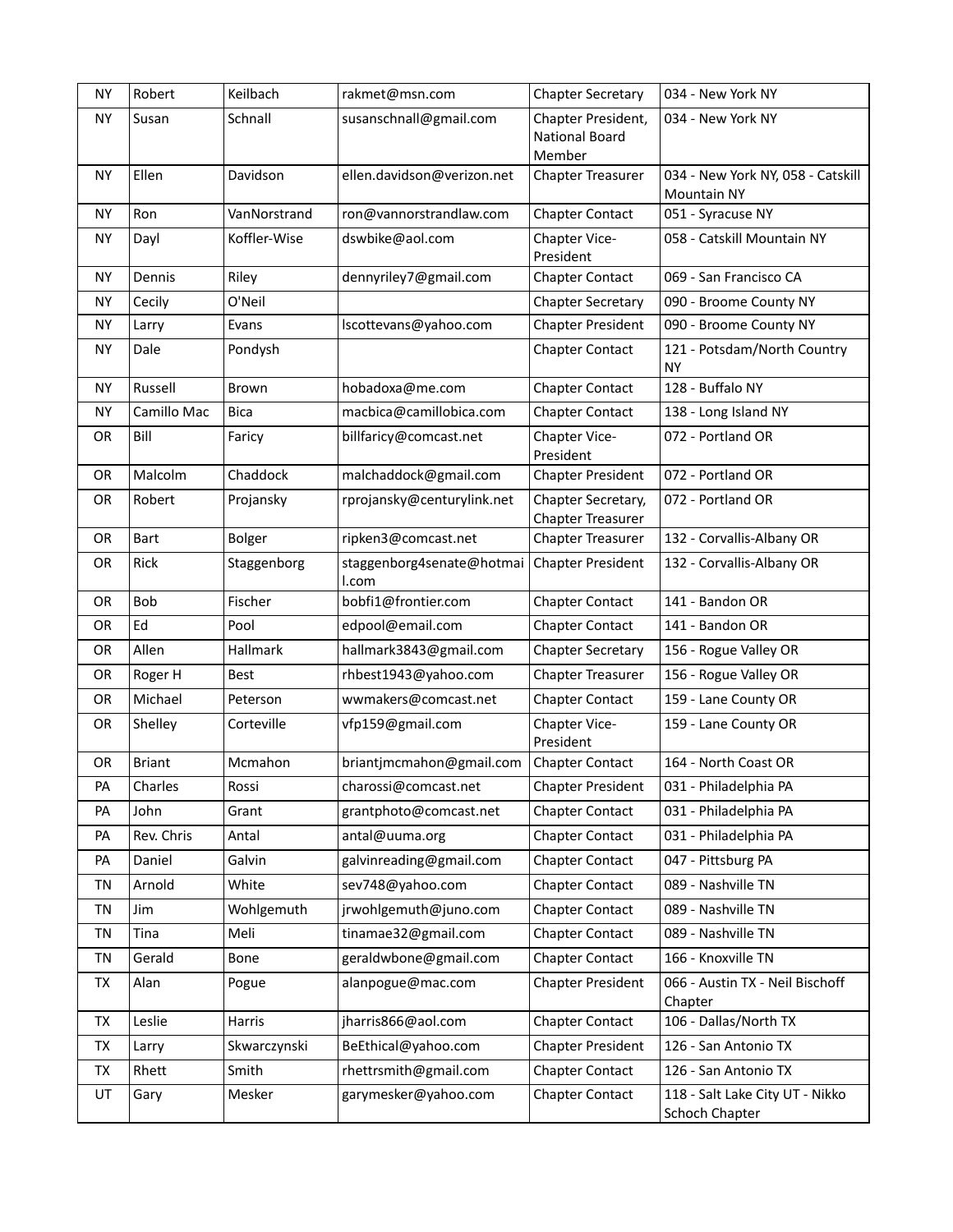| VA        | William        | Sanders          | sanderwm@jmu.edu                    | <b>Chapter Contact</b>                            | 077 - Rockingham County VA                            |
|-----------|----------------|------------------|-------------------------------------|---------------------------------------------------|-------------------------------------------------------|
| VT        | <b>Bud</b>     | Haas             | wawker@gmail.com                    | <b>Chapter Secretary</b>                          | 057 - Green Mountains VT - Will<br>Miller Chapter     |
| VT        | David          | Ransom           | atspoons@gmail.com                  | <b>Chapter Treasurer</b>                          | 057 - Green Mountains VT - Will<br>Miller Chapter     |
| VT        | Richard        | Czaplinski       | rczaplinski@madriver.com            | <b>Chapter President</b>                          | 057 - Green Mountains VT - Will<br>Miller Chapter     |
| <b>WA</b> | George         | Taylor           | georgeetaylor1970@gmail.<br>com     | Chapter Vice-<br>President                        | 035 - Spokane WA                                      |
| WA        | Hollis         | Higgins          | treebarkhh@yahoo.com                | <b>Chapter Secretary</b>                          | 035 - Spokane WA                                      |
| <b>WA</b> | Raymond        | Thorne           | thornesforever@gmail.com            | <b>Chapter Treasurer</b>                          | 035 - Spokane WA                                      |
| <b>WA</b> | Rusty          | Nelson           | rustereo@hotmail.com                | <b>Chapter President</b>                          | 035 - Spokane WA                                      |
| <b>WA</b> | Eileen         | Cowen            | eileen_cowen@yahoo.com              | <b>Chapter Contact</b>                            | 072 - Portland OR                                     |
| <b>WA</b> | Keith          | Orchard          | keithorchard@hotmail.com            | Chapter Vice-<br>President                        | 092 - Greater Seattle WA                              |
| <b>WA</b> | Michael        | Dedrick          | mikededrick@comcast.net             | Chapter Contact,<br>Chapter Vice-<br>President    | 092 - Greater Seattle WA                              |
| <b>WA</b> | Dennis         | Mills            | mills.dennis@gmail.com              | <b>Chapter Treasurer</b>                          | 109 - Olympia WA- Rachel<br>Corrie Chapter            |
| <b>WA</b> | Zahid          | Chaudhry         | justice4chaudhry@gmail.com          | <b>Chapter President</b>                          | 109 - Olympia WA- Rachel<br>Corrie Chapter            |
| <b>WA</b> | Gene           | Marx             | ejmarx2@gmail.com                   | Chapter Contact,<br>Past National Board<br>Member | 111 - Bellingham WA                                   |
| <b>WA</b> | David          | <b>Dittemore</b> | ddittemore@aol.com                  | <b>Chapter President</b>                          | 134 - Tacoma WA                                       |
| <b>WA</b> | Kristine       | Nebel            | kristinebel@msn.com                 | <b>Chapter Secretary</b>                          | 134 - Tacoma WA                                       |
| <b>WA</b> | Marilyn        | Kimmerling       | mkimmerling8@gmail.com              | Chapter Vice-<br>President                        | 134 - Tacoma WA                                       |
| <b>WA</b> | Ramon          | Nacanaynay       | nacanaynayr@gmail.com               | <b>Chapter Contact</b>                            | 134 - Tacoma WA                                       |
| <b>WA</b> | Stephen        | Nebel            | nebel.steve@gmail.com               | <b>Chapter Contact</b>                            | 134 - Tacoma WA                                       |
| <b>WA</b> | David          | Jenkins          |                                     | <b>Chapter Contact</b>                            | 139 - North Olympic Peninsula<br><b>WA</b>            |
| <b>WA</b> | Linda          | Newton           | rln66@comcast.net                   | <b>Chapter Contact</b>                            | 143 - Everett WA                                      |
| WI        | <b>Bradley</b> | Geyer            | geyerb@yahoo.com                    | <b>Chapter Contact</b>                            | 025 - Southern Wisconsin -<br>Clarence Kailin Chapter |
| WI        | Norman         | Aulabaugh        | nra@ticon.net                       | <b>Chapter Contact</b>                            | 025 - Southern Wisconsin -<br>Clarence Kailin Chapter |
| WI        | Philip         | Anderson         | anderp14@yahoo.com                  | <b>Chapter President</b>                          | 080 - Duluth MN                                       |
| WI        | Bill           | Christofferson   | seaclydewinter@gmail.com            | <b>Chapter Contact</b>                            | 102 - Milwaukee WI                                    |
| WI        | Bob            | Hanson           | koshinbobh@gmail.com                | <b>Chapter President</b>                          | 102 - Milwaukee WI                                    |
| WI        | Mark           | Foreman          | foremane1589@sbcglobal.<br>net      | <b>Chapter Treasurer</b>                          | 102 - Milwaukee WI                                    |
| WI        | Paul           | Moriarity        | freepj@gmail.com                    | Chapter Vice-<br>President                        | 102 - Milwaukee WI                                    |
| WI        | Christopher    | Kuehnel          | chris@vetsforpeacesheboyga<br>n.org | <b>Chapter Contact</b>                            | 114 - Sheboygan WI                                    |
| WI        | Craig          | Wayh             | lakefire1@gmail.com                 | <b>Chapter Contact</b>                            | 114 - Sheboygan WI                                    |
| WI        | Thomas         | Contrestan       |                                     | <b>Chapter Contact</b>                            | 114 - Sheboygan WI                                    |
| WI        | Norman         | Aulabaugh        | nra@ticon.net                       | <b>Chapter Contact</b>                            | 175 - Janesville WI                                   |